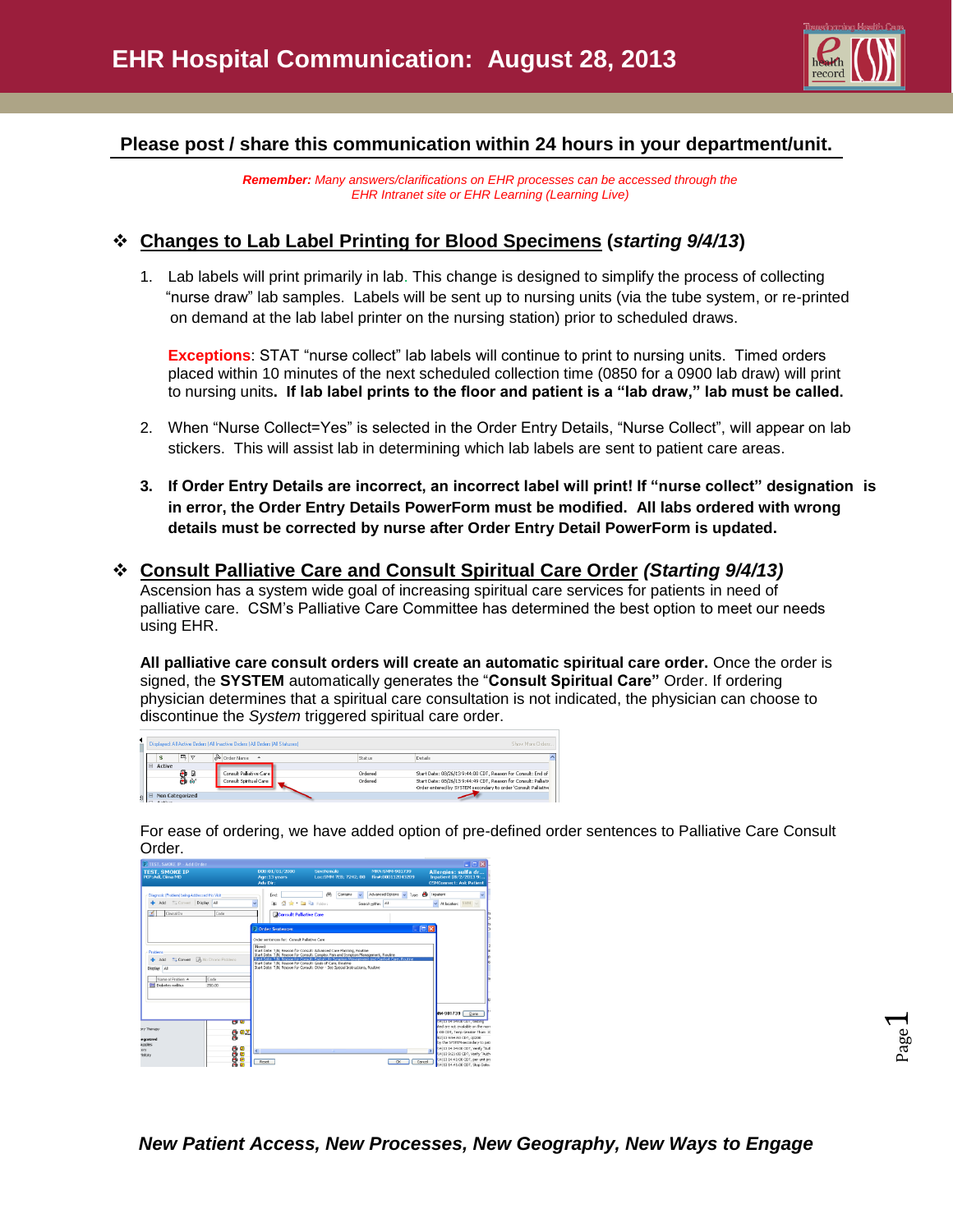

# **At Discharge – Patient Discharge Summary** and **Extended Care Facility Report**

At Discharge, **every** patient/caregiver should receive a paper copy of the **Patient Discharge Summary.** (Note: When opening Depart, IP Patient Summary v5 template is the defaulted template.)

Patient Discharge Summary includes:

 Discharge instructions, medication information, recent health information related to this visit and patient education materials.

| PCP:       | <b>BERTH FROM AN ALL LATER</b>   |               |                    | Age:50 years                       | Loc:SMO ICU: 281<br><b>Advance Directives:Unknown</b>                                                                                                          |
|------------|----------------------------------|---------------|--------------------|------------------------------------|----------------------------------------------------------------------------------------------------------------------------------------------------------------|
| Templates: | IP Patient Summary v5            | $\checkmark$  | Patient            |                                    |                                                                                                                                                                |
|            | PowerNote                        |               |                    |                                    | Columbia-St. Mary's Hospital<br><b>Patient Discharge Summary</b>                                                                                               |
|            | <b>Diagnosis</b>                 |               |                    |                                    | Columbia St. Mary's - Ozaukee Campus                                                                                                                           |
|            | <b>Medication Reconciliation</b> |               |                    |                                    | <u>Program de la programa de la programa de la programa de la programa de la programa de la programa de la programa</u><br>Mequon , WI 53097<br>(262) 243-7300 |
|            | <b>Orders</b>                    |               |                    |                                    |                                                                                                                                                                |
|            | Follow-up Care                   |               | Patient Care Unit: | Admit Date/Time: 4/01/2010 8:01 AM |                                                                                                                                                                |
|            | T-19 Van/Physician Certification | <b>Romy 4</b> |                    | TECT LOUISER                       | <b>DOD: 11/10/1000</b>                                                                                                                                         |

For patients discharging to a Skilled Nursing Facility (SNF), an **Extended Care Facility Report** should be printed in **addition** to the Patient Discharge Summary.

- Patient Discharge Summary should be given to the patient/caregiver.
- Extended Care Facility Report should be included in the discharge packet being sent to receiving facility.

Extended Care Facility Report includes:

 Summary of care provided in clinical format during hospital stay (Nursing and physician documentation: pain/fall risk, nursing assessment, discharge instructions, activity, nutrition, immunizations, H&P, etc.)



# **UPDATED: ED Order Entry Details**

 **Reminder** – Complete **Order Entry Details** PowerForm:

- When patient presents to the ED
	- 1. Every patient gets an **Order Details Event**
	- 2. Access PowerForm from FirstNet Toolbar
	- 3. Complete PowerForm **leaving Nurse Collect blank**

| <b>Nurse Collect</b>  |  |
|-----------------------|--|
| $\bigcirc$ 1 - Yes    |  |
| $\overline{O}$ 0 - No |  |

*New Patient Access, New Processes, New Geography, New Ways to Engage*